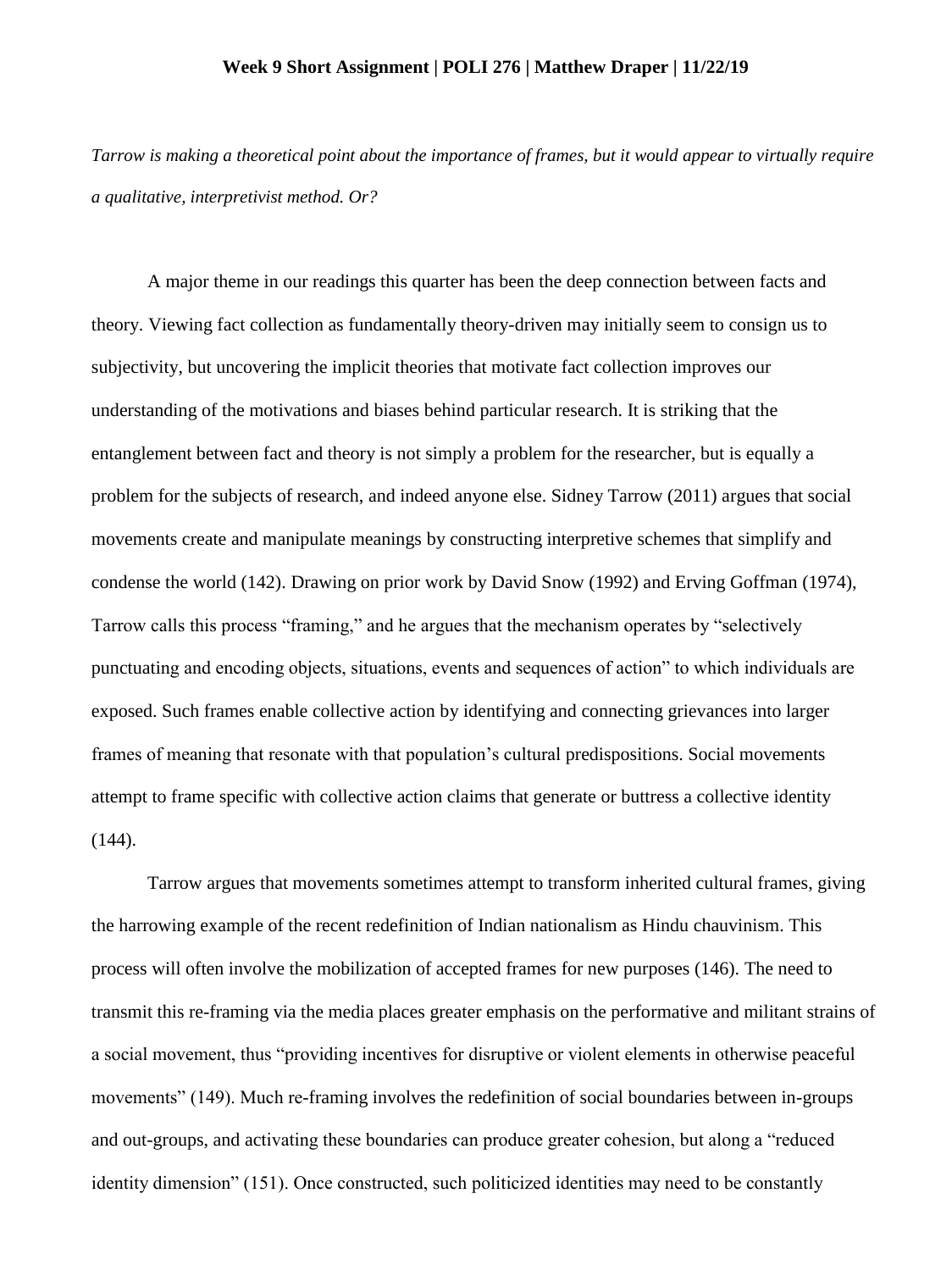reinforced, leading militants to create and enhance barriers to group entry by interpreting group identity in an increasingly narrow fashion. Tarrow emphasizes the emotional and non-rational basis of the framing process, arguing that many such movements are based around the "deliberate cultivation of hatred and anger" on the basis of nationalism or religion (154).

Frames are group-level phenomena. Extracting meaning from them would seem, at first pass, to require interpretation. Interpretivist approaches look askance at strict application of the scientific method to the social world, because concepts and motivations are not susceptible to scientific study (Habermas 1967). However, Tarrow argues that "[f]raming, identity construction, and emotions cannot be simply read like a "text," independent of the strategies of movements and the conditions in which they struggle" (156), and he urges scholars to "relate text to context" by examining the opportunities and constraints faced by social movements. This resistance to interpretivism is sound to the extent that it rejects basing arguments on unfalsifiable propositions, but there genuinely does seem to be a barrier to studying frames within a positivist framework. As we have seen, there exists a two-level problem. Not only are the motivations and biases of the researcher encoded in the research question and the conduct of the study, but the actions and beliefs of research subjects are taken or held on the basis of inchoate, social and nonrational collective frames.

If the goal of research is understanding, the researcher must engage with these frames, but engagement on the basis of textual interpretation or critical theory seem inapposite because such approaches compound the problem of bias. If we accept that the social world is not wholly reducible to individual psychology, we must accept the reality of social constructs for the purposes of scientific study. This will result in inevitable muddling of subjectivity and normativity, which we must accept to properly study social frames, because to properly understand a normative precept we must evaluate it normatively. However, abandoning objectivity does not mean that we need not guard against bias. We certainly must interpret, but we need not surrender to our own biases to do so. Tarrow's paradox implies that positivism

2